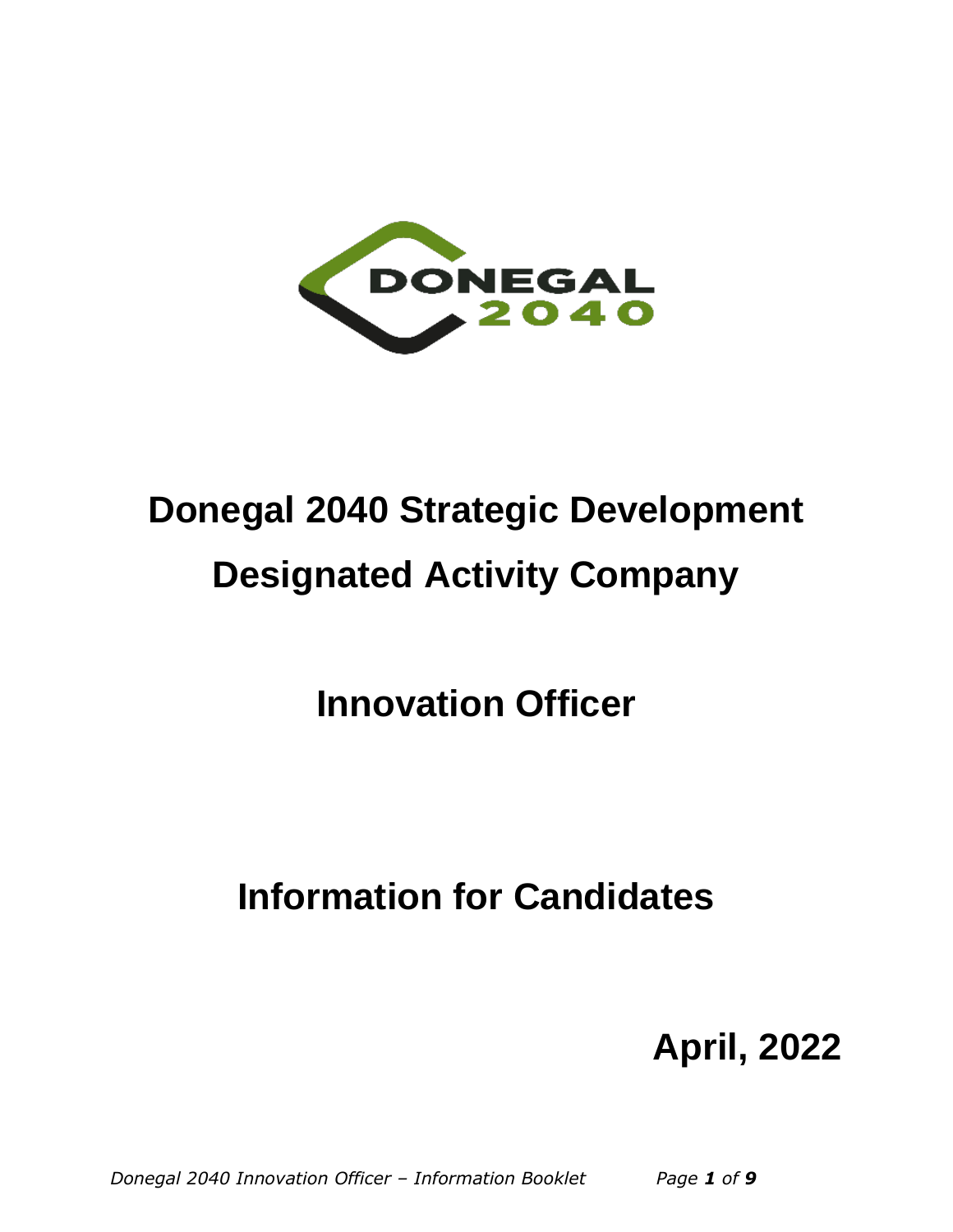#### **Background**

The Alpha Innovation Centre is a new digital innovation centre located in the heart of Letterkenny with the expressed objective of building a strong innovative and entrepreneurial ecosystem enabling businesses, both start-ups and existing, to scale, internationalise and respond effectively to emerging market opportunities and challenges. The ambitions for the centre include the development of a bespoke pre-accelerator for early idea entrepreneurs and founders in the border region as well as an extensive programme of wrap-around supports for businesses.

Co-funded by Enterprise Ireland under the Border Enterprise Development Fund and led by Donegal County Council, the Alpha Innovation Centre will provide state of the art innovative workspace for new start-ups and existing businesses with the aim of building a dynamic innovative ecosystem. The 17,500sq ft purpose-built innovation centre will be capable of hosting 200 people at 100% occupancy.

The Alpha Innovation Centre will build on the latent potential of the emerging tech start-up scene in the Northwest contributing positively to the region's reputation as a great location to invest and do business.

This is an exciting and challenging opportunity to be part of an enabling initiative that will have far reaching benefits not only for the town of Letterkenny, located in the unique and compelling county of Donegal, but for the entire border region of Ireland.

## **1. The Position**

This recruitment competition is being facilitated by Donegal County Council on behalf of the Donegal 2040 Strategic Development Designated Activity Company. Donegal 2040 is seeking applications from suitably qualified candidates with relevant experience for the position of Innovation Officer.

It is proposed to form a panel of qualified candidates from which vacancies both permanent and temporary will be filled during the lifetime of the panel.

This is a fixed-term Contract of Employment for a period of 3 years.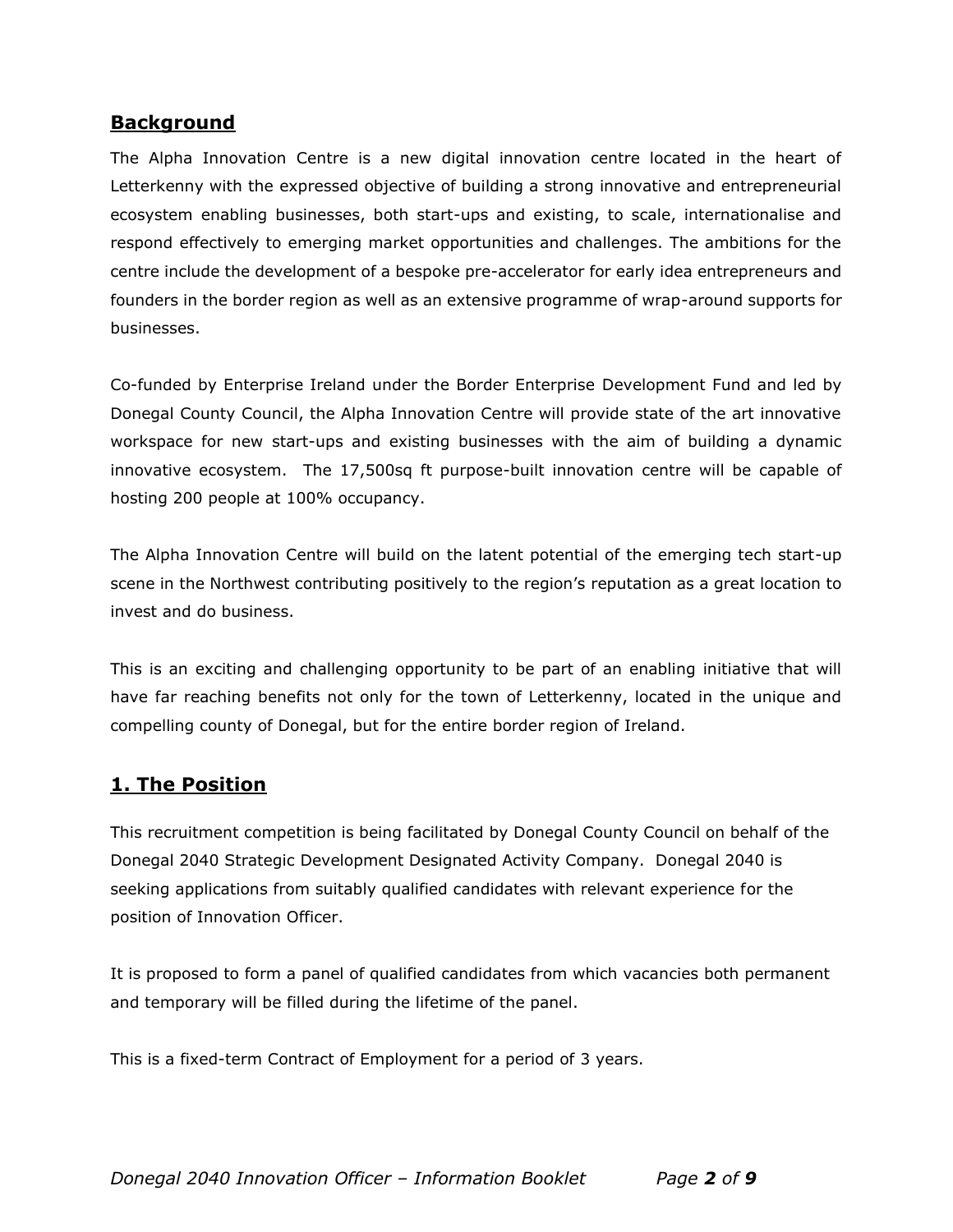# **2. Role, Duties & Responsibilities**

The Innovation Officer at the Alpha Innovation Centre is responsible for supporting the work of the Head of Innovation in terms of creating and developing an environment that leads to a step change in innovation in the region. This role requires a team player attitude, excellent interpersonal and communication skills, attention to detail and project logistics co-ordination skills. A non-exhaustive list of duties is set out below.

Work under the direction of the Head of Innovation to:

- Build a strong innovative and entrepreneurial ecosystem enabling businesses, both start-ups and existing, to scale, internationalise and respond effectively to emerging market opportunities.
- Encourage and facilitate networking and synergies to drive innovation and creativity.
- Develop strong productive working relationships with external partners, including those from public, private, educational/training and community sectors.
- Manage the operational arrangements of the Alpha Innovation Centre including tenant engagements, membership, finance, sales, marketing, events ensuring the effective operation and the commercial viability of the Centre.
- Support the delivery of bespoke pre-accelerator programmes meeting the needs of corporates and start-ups.
- Support the development of networks of expert mentors, strategic advisors and senior stakeholders and facilitate meaningful linkages with aspiring entrepreneurs to support the creation of viable scalable ventures and new start-ups. This includes harnessing the potential of strategic connections, for example via the Donegal Diaspora and other supporting networks.
- Facilitate collaborations with academia to better leverage the transfer of knowledge and technologies and encourage research-intensive activities by enabling businesses and early entrepreneurs to tap into the R&D potential including through strong cross-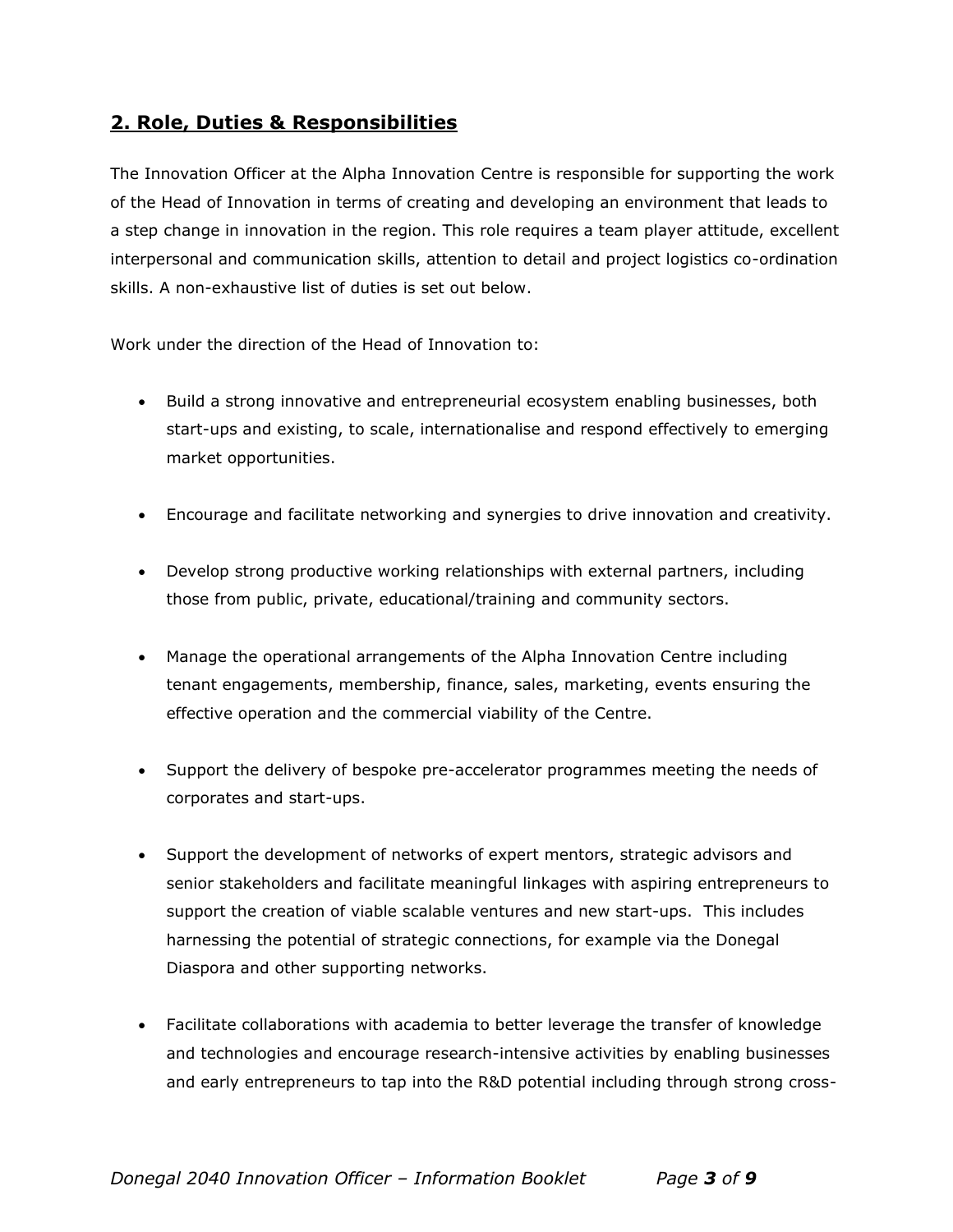border connections and through connections with third level institutes on the island of Ireland and internationally.

- Develop the digital cluster in the region in particular in the ICT and FinTech sectors and to encourage greater collaboration between MNCs, SME's and start-ups in this sector.
- Collaborate with key stakeholders to create opportunities to enable businesses to take full advantage of the power of cutting-edge disruptive technologies through the provision of a 'living lab' facility and give start-ups access to products including technologies and services that will help accelerate their pathways to growth.
- Pursue opportunities including funding, partnership formation and innovation driven activities that will contribute positively to achieving the ambitions of the Centre.
- Comply with all regulatory and statutory obligations in terms of staff management, client engagement and financial and budgetary management.

# **3. Qualifications**

The qualifications for the position of Innovation Officer shall be as set out below:

#### **(a) Character**

Candidates shall be of good character.

#### **(b) Health**

Candidates shall be in a state of health such as would indicate a reasonable prospect of ability to render regular and efficient service.

Successful candidates may be required to undergo a medical examination at the discretion of the Donegal 2040.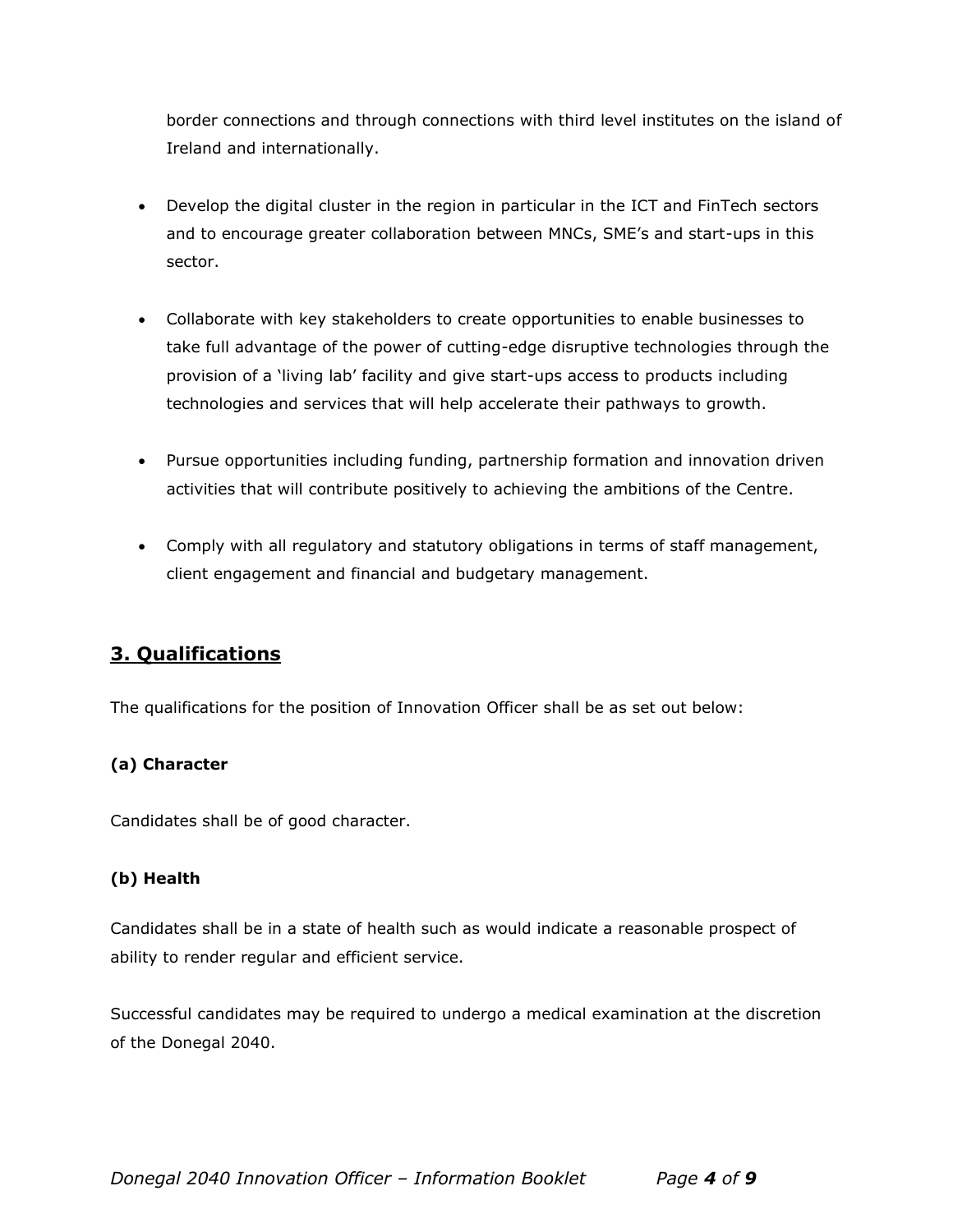#### **(c) Education, Experience**

On the latest date for receipt of completed application forms, candidates shall have:

- (i) An Honours Degree (level 8) in Marketing, Business, or an equivalent relevant qualification.
- (ii) At least 2 years appropriate post degree qualification experience in innovation and enterprise support in a "tech" or "digital" innovation, marketing, or business development environment, working with start-up's/entrepreneurs in the public or private sector.
- (iii)A strong working knowledge of the technology/start up world with a passion for and an understanding of entrepreneurial and start-up communities.
- (iv)A high level of self-motivation and be enthusiastic and results-driven with the ability to multitask in a fast-paced environment.
- (v) A full clean driving licence and use of a car.

#### **(d) Desirable skills and experience**

Any of the following, while not essential, would also be desirable:

- (i) Strong planning, project management and organisation skills with the ability to plan and prioritise work schedules according to deadlines.
- (ii) Strong interpersonal, communication (written and oral), and teamworking skills.

## **4. Particulars of the Post**

#### **(a) General**

The employer will be Donegal 2040 Strategic Development Designated Activity Company. The successful candidate will be offered a temporary fixed-term contract for a period of 3 years.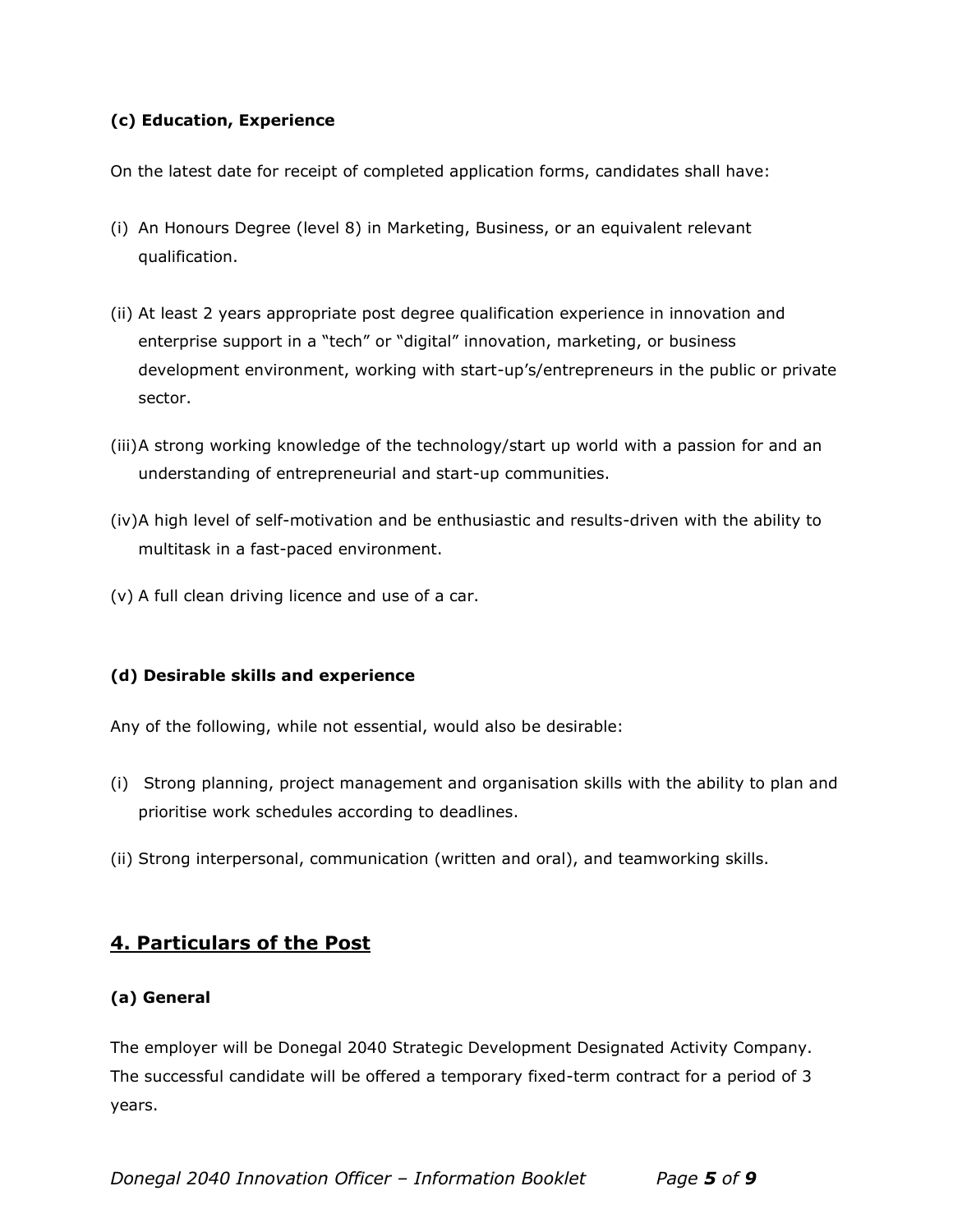#### **(b) Probation**

Successful candidates shall be required to be on probation for an initial period as determined by Donegal 2040. This period may be extended at the discretion of the Board.

#### **(c) Remuneration**

The annual salary is €57,000 for the duration of the three-year fixed term contract.

#### **(d) Base**

The base for the post is Letterkenny however, the Company will consider facilitating remote/hybrid working arrangements subject to review and agreement with your Line Manager.

From time to time, you may be required to perform duties away from the premises either on a temporary or permanent basis, at such location as the Company may reasonably require. Except at the discretion of the Company, you will not be compensated or reimbursed for the costs involved in such relocation. You will be given as much notice of any alteration to your place of work as is reasonably practicable.

#### **(e) Residence**

Holders of the post shall reside in the district in which their duties are to be performed or within a reasonable distance thereof.

#### **(f) Working Hours**

The normal hours of work will be 37 hours per week. Donegal 2040 reserves the right to alter the hours of work from time to time.

The post entails a wide range of duties which require maximum flexibility which may involve evening and weekend attendance, where necessary.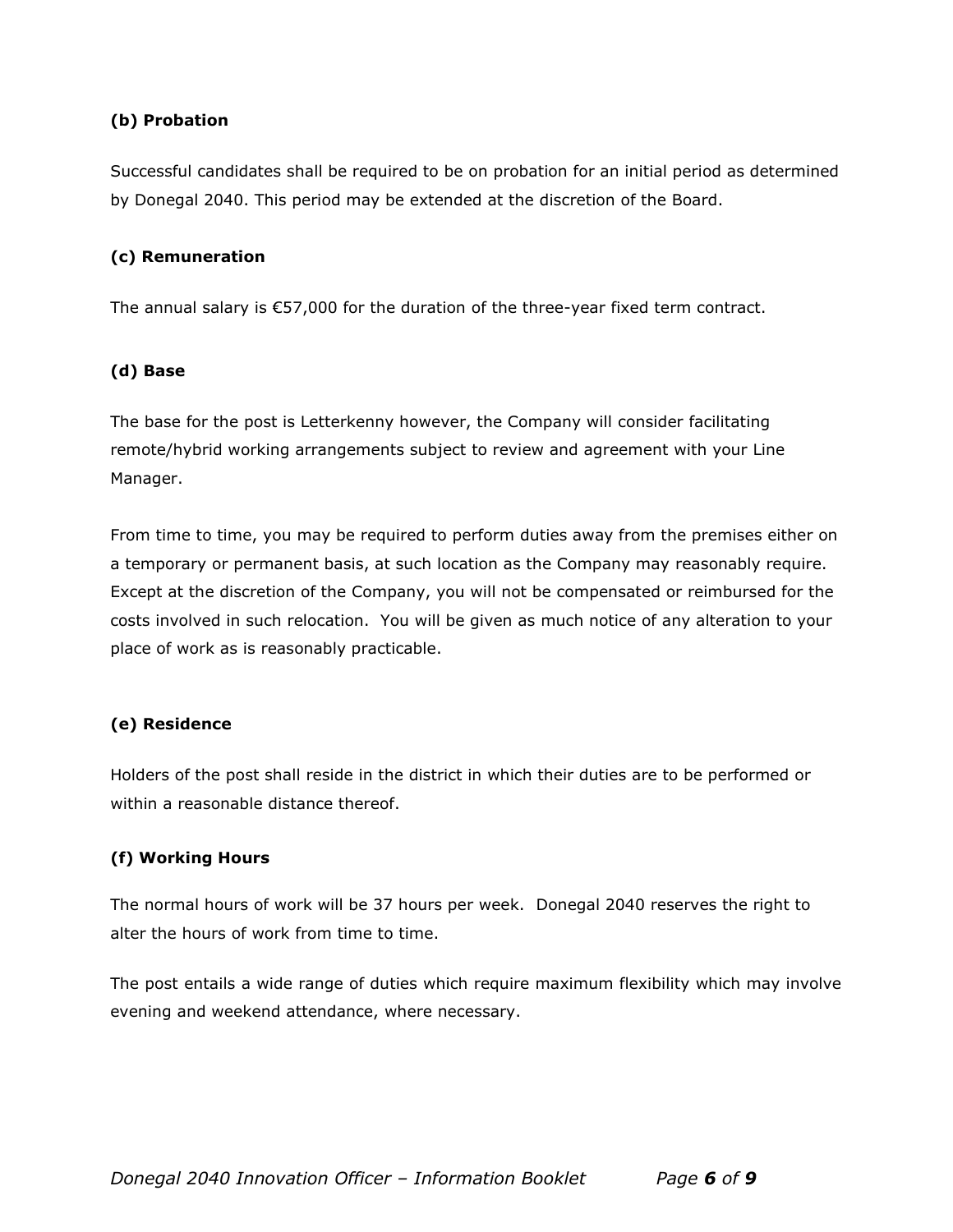#### **(g) Requirement to Drive**

Candidates shall be required:

- a. to possess a full current category B Driving Licence.
- b. to have their own vehicle available for use while performing their duties and the associated costs will be covered by the appropriate allowances.

# **5. Recruitment Process**

#### **A. Application Form**

- Applications must be made on the official application form and all sections of the form must be fully completed.
- **Please do not submit a CV with your application**. Only information contained in the application form will be considered when assessing a candidate's suitability for the post.
- Applications must submitted as an email attachment in either Word or PDF format only **by email only** to [vacancies@donegalcoco.ie](mailto:vacancies@donegalcoco.ie)
- Applications must be received by the deadline specified on the form.
- Applications that are late, lost or delayed will not be considered unless official evidence showing that the application was sent within the timeframe can be produced.

#### **B. Short Listing**

Candidates may be short-listed for interview on the basis of information supplied. In the event of a short-listing exercise being required, an Expert Panel will convene to examine and assess the application forms against a set of pre-determined criteria, based on the requirements of the job. It is therefore in your own interest to provide a detailed and accurate account of your qualifications and experience on the application form.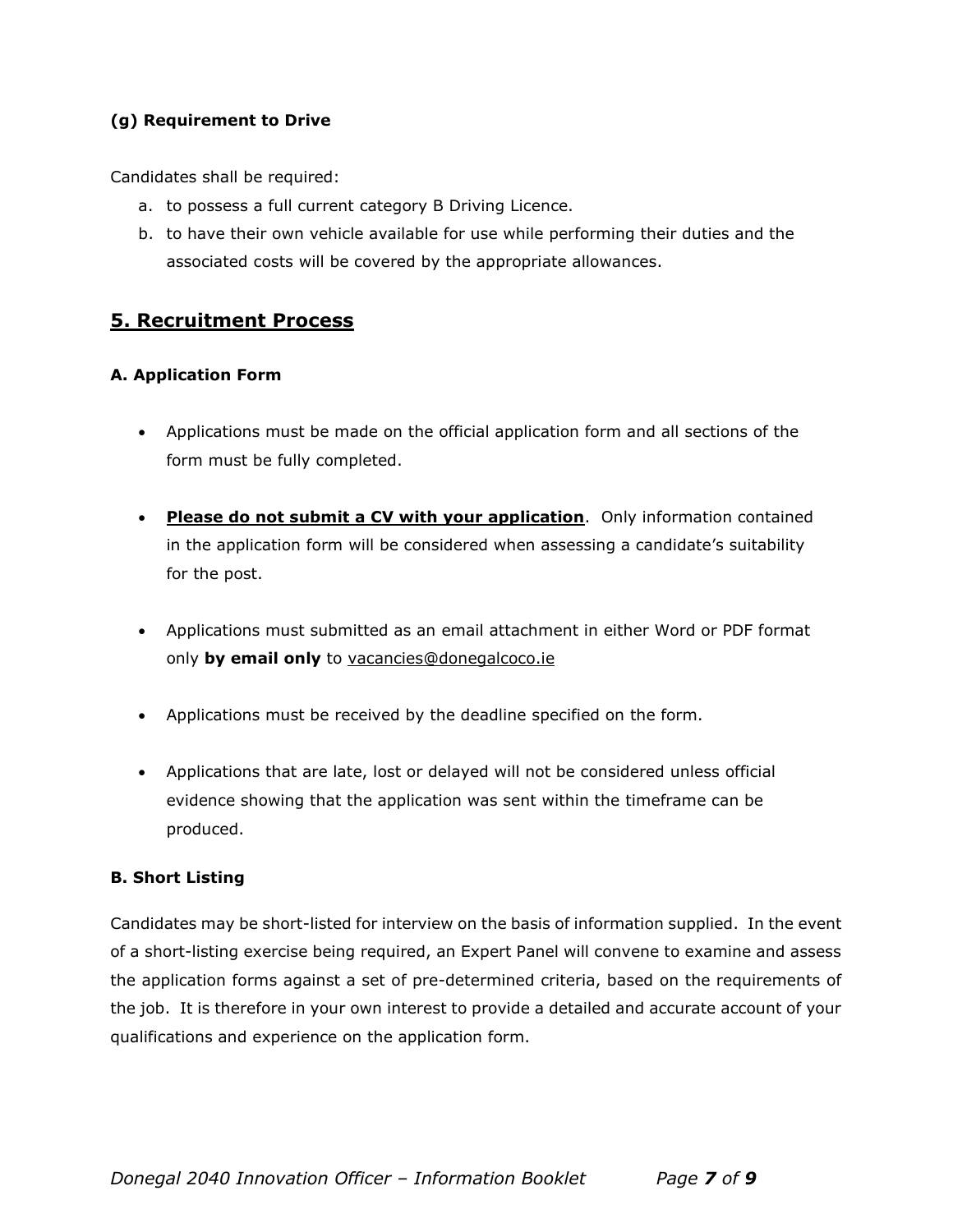Where it is considered, by reason of the number and standard of applications received, that it would be reasonable not to admit all candidates to the interview, only persons likely to attain at the interview a standard sufficient for selection and recommendation for appointment shall be called for interview.

#### **C. Right to Information and Review**

The Council, on behalf of Donegal 2040, is committed to offering feedback and information to candidates. Any candidate who wishes to do so may request to have a decision or the process reviewed. Any such request must be submitted in writing, stating the grounds of the request and this must be submitted to the Human Resources Department, Three Rivers Centre, Lifford, Co. Donegal within five working days of the date of notification of a relevant decision.

#### **D. Confidentiality**

Subject to the provisions of the Freedom of Information Act 2014, applications will be treated in strict confidence.

#### **E. Other**

Appointments to Donegal 2040 are subject to satisfactory checks with regard to references, qualifications, medical examinations, and Garda Vetting, as applicable.

#### **F. Canvassing Will Disqualify**

Any attempt by a candidate (or by any persons acting on their behalf) to canvass or otherwise influence any officer of Donegal 2040 (or persons nominated by it to interview or examine applicants) in the candidate's favour, either directly or indirectly, by means of written communication or otherwise, will automatically disqualify the applicant for consideration for the position.

#### **G. General Data Protection Regulation**

Donegal County Council, on behalf of Donegal 2040, is committed to protecting your personal data and we comply with our obligations under the Data Protection Acts, 1988 – 2018, and the General Data Protection Regulation.

• Basis for Processing your Personal Information